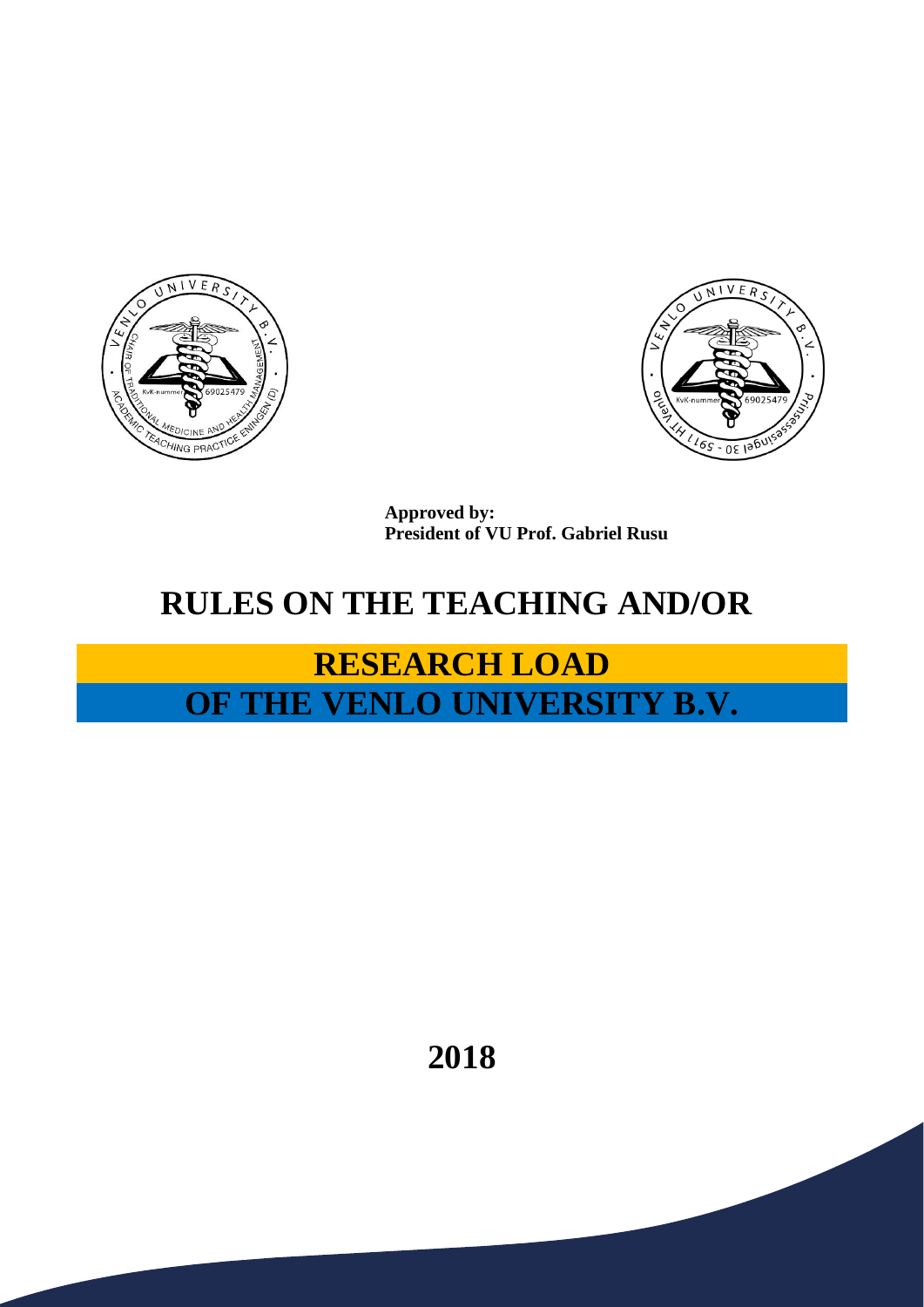**Article 1.** These Rules set out the rating and supervision of teaching and research load (academic activities) of the academic staff in the Venlo University (hereinafter referred to as "the University").

Article 2. (1) The academic staff of the University employed under employment agreements is classified in two groups:

1. Lecturers appointed under article 48 of the Higher Education Act (HEA), respectively under article 15 of the Development of the Academic Staff Act (DASA);

2. Researchers appointed under article 53 of the Higher Education Act.

(2) The members of the academic staff may be employed under main employmentagreement (MEA) (§ 4e of HEA) or under additional employment agreement (AEA) under the Labour Code.

| <b>Article 3.</b> (1) The minimum annual obligatory load of academic activities is as follows: |  |
|------------------------------------------------------------------------------------------------|--|
|------------------------------------------------------------------------------------------------|--|

| Academic degree and/or managing    | Minimum annual obligatory load of academic |            |                  |            |
|------------------------------------|--------------------------------------------|------------|------------------|------------|
| office in the University under MEA | activities in hours                        |            |                  |            |
|                                    | <b>Under MEA</b>                           |            | <b>Under AEA</b> |            |
|                                    | Lecturer                                   | Researcher | Lecturer         | Researcher |
| Rector                             | 80                                         |            |                  |            |
| Vice-rectors                       | 110                                        |            |                  |            |
| Chairman of Academic Council       | 110                                        |            |                  |            |
| Academic standard leader           | 170                                        |            |                  |            |
| Head of department/chair           | 190                                        |            |                  |            |
| Habilitated individual             | 360                                        | 360        | 180              | 180        |
| Non-habilitated individual         | 360                                        | 360        | 180              | 180        |

(2) The difference between the rate for habilitated lecturer and the rate for academic leader at different levels in the University under the table of paragraph 1 is covered by means of:

1. The liabilities borne by the leader at the respective level;

2. The obligations of the academic leader under the Rules on the structure and operation of VU, the academic standards of disciplines, the Rules on the terms and conditions for obtaining academic degrees in the University and the development of the academic staff, the System for education quality assessment and maintenance, the Rules on the teaching and research load, the Rules on the organisation of study process, the individual plans of lecturers, the Rules on conducting examinations and assessment of students, the Rules on the planning and issue of teaching literature and electronic teaching materials, the functional and job descriptions, etc., as well as non-regulated managing activities.

The minimum annual obligatory load of academic activities of the individuals under article 2 rated under article 3 of these Rules, is a condition for payment of their contractual remuneration and affects its amount.

**Article 4.** (1) The actual annual load of academic activities of the members of the academic staff is formed on the basis of **principal and supplementary** activities.

(2) **The principal academic activities of lecturers** under article 2, paragraph 1, item 1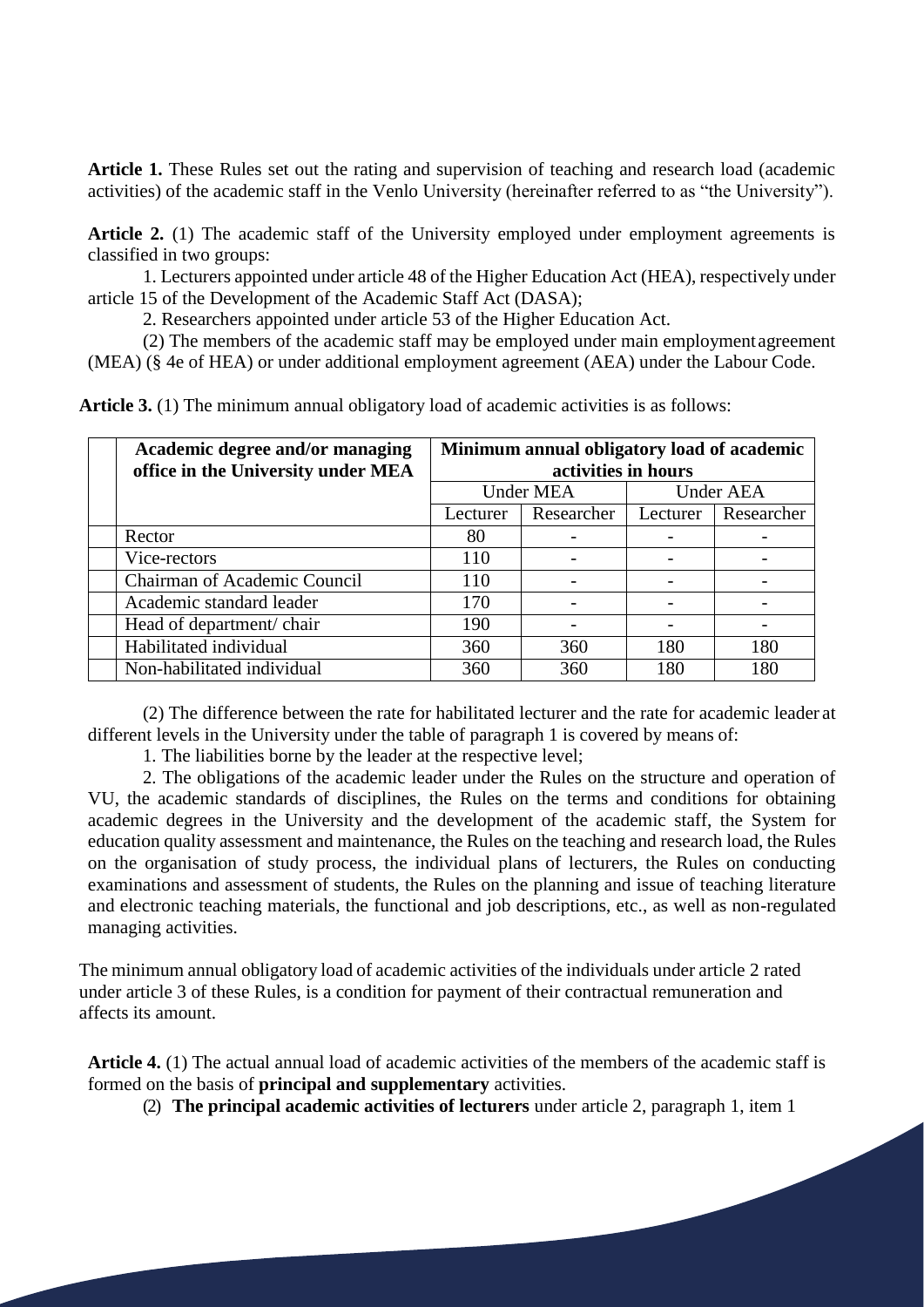comprise the education of bachelors, masters and PhD students and the related additional teaching and methodological, didactic and management activities.

(3) **The principal academic activities of the individuals under article 2, paragraph 1, item 2** comprise research and/or applied activities.

(4) The education of bachelors, masters, PhD and post-graduate students is considered supplementary non-obligatory academic activity for the individuals under article 2, paragraph 1, item 2.

**Article 5.** (1) Teaching activities comprise lectures (in number of academic hours equated to exercises with 1:2 ratio), seminar and laboratory exercises, computer exercises, field practical classes, advising a course project, course paper work and advising a graduate, advising a PhD student and conducting examinations.

(2) Teaching activities may not be less than 60% of the minimum annual obligatory load under article 3, paragraph 1, including for academic leaders. The maximum number of lecture courses for each lecturer is three.

(3) The research and/or applied activities are obligatory for the lecturers under article 2, paragraph 1, item 1 and comprise not less than 30% of their obligatory annual load.

|                             | <b>Type of classes</b>                                    | <b>Recognised academic hours</b> |                                                                            |  |
|-----------------------------|-----------------------------------------------------------|----------------------------------|----------------------------------------------------------------------------|--|
|                             |                                                           | Recognised hours Y               | Comment                                                                    |  |
|                             | Lectures X hours                                          | $Y = 2X$                         | Doubling the hours                                                         |  |
| $\mathcal{D}_{\mathcal{L}}$ | Exercises X hours                                         | $Y = X$                          |                                                                            |  |
| 3                           | Course project                                            | $Y = n$ . 2,0                    | Where <i>n</i> is the number of<br>students advised by<br>the<br>lecturer  |  |
| 4                           | Course paper work (assignments)                           | $Y = n. 0.5$                     | Where $n$ is the number of<br>students advised by<br>the<br>lecturer       |  |
| 5                           | Advising graduates                                        | $Y = n$ . 7                      | Where $n$ is the number of<br>students advised by<br>the<br>lecturer       |  |
| 6                           | Advising practices outside the $Y = n. 0.1$<br>University |                                  | But not more than 10 hours                                                 |  |
| 7                           | Advising PhD students                                     | $Y = n$ . 30                     | Where <i>n</i> is the number of<br>PhD students advised by the<br>lecturer |  |

Article 6. (1) The following loads, which are recognised for the lecturer under these Rules apply: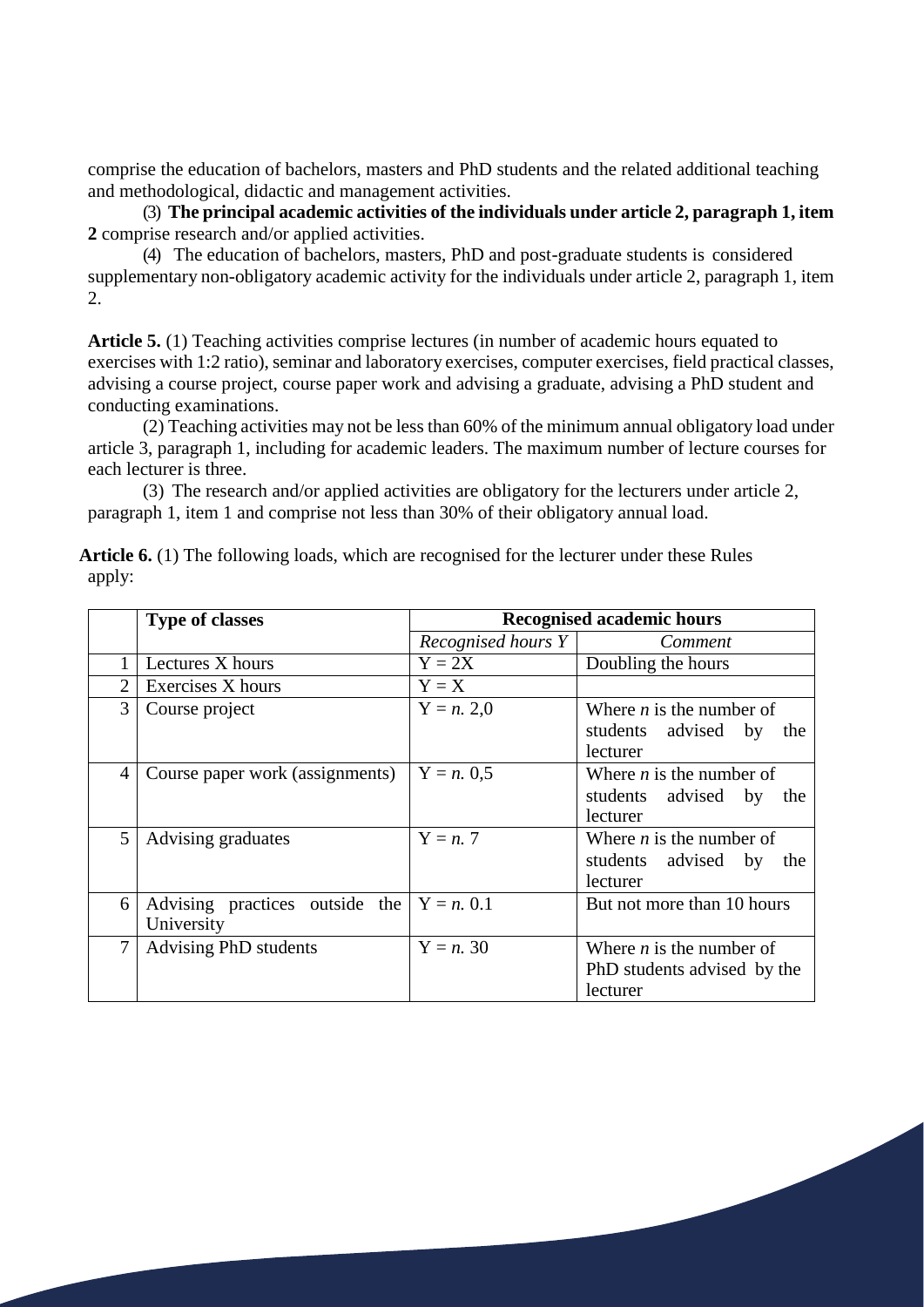|                 | Examinations and ongoing marks                                                                                    | $Y = n. 0.1$ | Where $n$ is the number of<br>students examined by the<br>lecturer |
|-----------------|-------------------------------------------------------------------------------------------------------------------|--------------|--------------------------------------------------------------------|
| 9               | Participation in state board of<br>examiners                                                                      | $Y = n. 0,2$ | Where $n$ is the number of<br>examined graduates                   |
| 10              | Participation in examination of<br>PhD students                                                                   | $Y=n, 1$     | Where $n$ is the number of<br>examined PhD students                |
| 11 <sup>1</sup> | Translation<br>of University<br>materials into<br>English<br>upon<br>assignment of the rector or the<br>president | $Y = n. 0,2$ | Where $n$ is the number of<br>translated pages                     |

(2) Lecturers are obliged to conduct all hours as set in the curriculum, including with supplementary classes to compensate the ones missed due to various reasons.

(3) In exceptional cases, if not possible to fulfil the load under article 5, paragraph 3, the rector, in coordination with the president, may define individual minimum admissible load.

**Article 7.** (1) The following are recognised as results from research activities considered lecturers' academic load if presented on behalf of the European Polytechnical University:

- 1. Scientific article published in a magazine with impact factor up to 30 hours;
- 2. Scientific article published in reference magazine up to 25 hours;
- 3. Scientific article published in scientific magazine (other than those under item 1 and item  $2)$  – up to 20 hours;
- 4. Plenary scientific report at scientific forum abroad up to 20 hours;
- 5. Scientific report poster in another country 15 hours;
- 6. Scientific report at a scientific forum in Bulgaria 5 hours.
- (2) For work on scientific projects:
- 1. For management of international scientific project up to 80 hours;
- 2. For participation in international scientific project up to 40 hours;
- 3. For management of national scientific project up to 60 hours;
- 4. For participation in national scientific project up to 30 hours.

(3) Part of the result in hours under the preceding paragraph 1 and 2 is allocated to each coauthor (participant), depending on their contribution.

**Article 8.** (1) The actual academic load of the lecturer/ researcher under article 6 and article 7 may exceed the rate under article 3 and is recognised under article 8, paragraph 2, however if the excess is not more than half rate.

(2) The annual load is taken in consideration upon fixing the individual remuneration of the lecturer pursuant to the *Ordinance on the formation of salary of the academic staff*.

**Article 9.** (1) Researchers have load equal in hours to that of habilitated and non-habilitated lecturers, however such load is formed within two components.